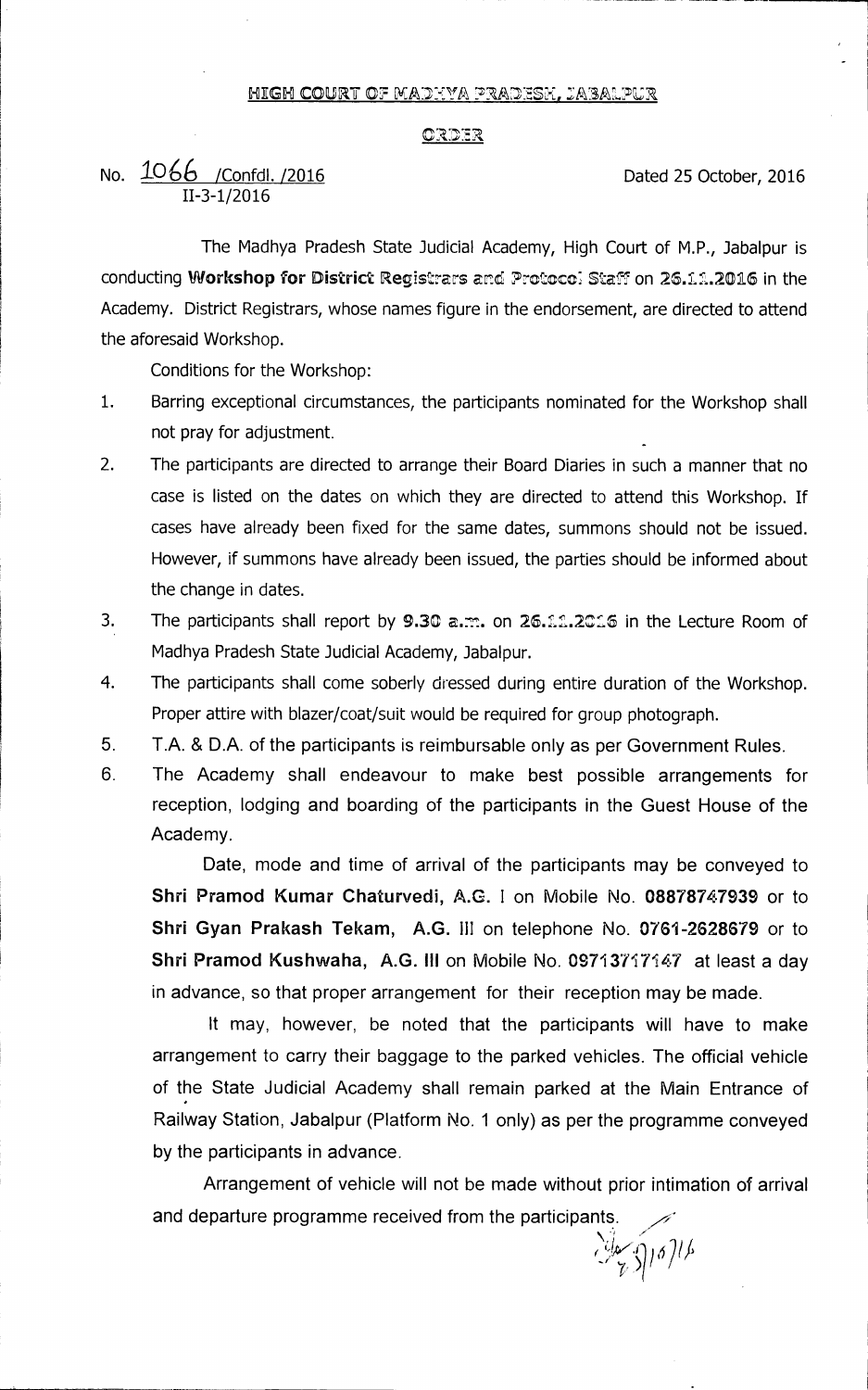- 7. The participants in need of care shall be accommodated on the ground floor of the Guest House on prior intimation. The participants in need of special care may, with prior permission of the Academy, stay at accommodation of their choice. In such a case participants shall be entitled to T.A. & D.A. as per rules. Kindly note that it would not be possible for the Academy to make arrangement for pick up and drop back to such place of their choice.
- 

8. The accommodation in the Guest House of the Academy shall be available to the participants only from 12.00 noon of preceding day of commencement of Workshop and upto 12.00 noon on the succeeding day of the end of Workshop.

9. The participants shall be provided with tea, breakfast, lunch and dinner during their period of stay for the Workshop, free of charge, as per the rules of the Academy.

### **BY ORDER OF HON'BLE THE ACTING CHIEF JUSTICE**

**NOHAR MAMTANI)** 

**REGISTRAR GENERAL** 

Dated 25 October, 2016

## Endt. No.  $106\frac{7}{1}$  / Confdl. /2016 II-3-1/2016

Copy forwarded to:-

- 1. The Deputy Controller, Govt. Central Press, Arera Hills, Habibganj, Bhopal-6 for publication in the next issue of M.P. Gazaette.
- 2. The Principal Secretary, Govt. M.P., Law & Legislative Affairs Department,  $1<sup>st</sup>$  Floor, Vindhyachal Bhawan, Bhopal, Pin 462 006, for information.
- 3. The Accountant General, (I), M.P. Gazetted Audit Department, Gwalior, for information.
- 4. The Accountant General, (II), Gwalior, for information.
- 5.

1. Shri Ajay Singh Thakur, III Civil Judge Class-I & ACJM, Bhopal

- 2. Shri Mahendra Kumar Tripathi, II Civil Judge Class-I & ACJM, Chhindwara
- 3. Shri Niranjan Kumar Panchal, II Civil Judge Class-I, Dhar
- 4. Shri Abdhesh Kumar Shrivastava, V AJ to I Civil Judge Class-I, Gwalior
- 5. Shri Chandra Kishor Barpete, II Civil Judge Class-I & ACJM, Hoshangabad
- 6. Shri.Ashutosh Agrawal, XXI Civil Judge Class-I, Indore
- 7. Shri Bhupendra Nakwal, II A3 to I Civil Judge Class-I, Katni
- 8. Shri Khalid Muhataram Ahmed, II Civil Judge Class-I & ACJM, Mandla
- 9. Shri Suresh Kumar Suryavanshi, II Civil Judge Class-I & ACJM, Mandsaur
- 10. Shri Amit Bhuriya, Civil Judge Class-I, Mandleshwar,

 $\overline{2}$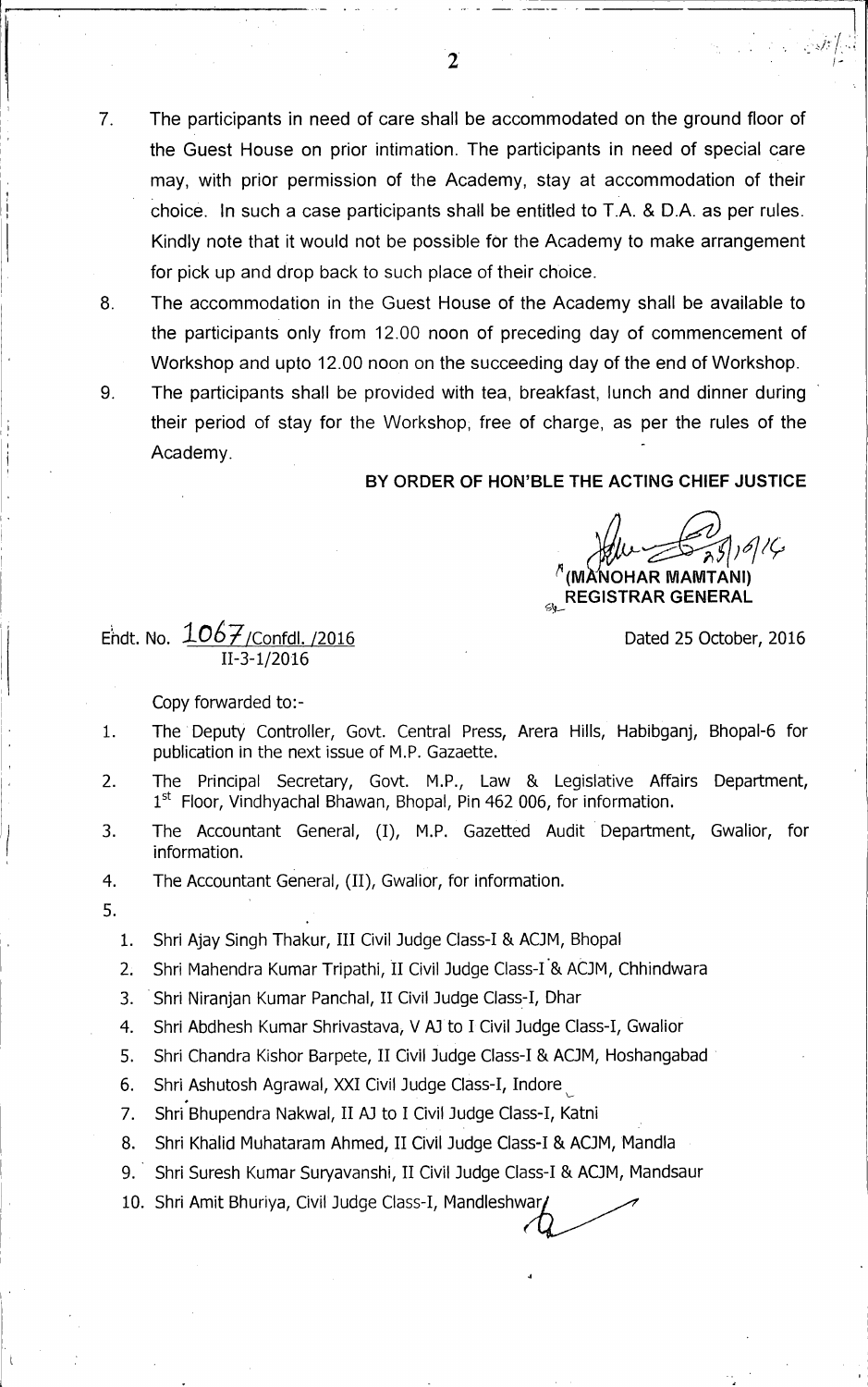- 11. Shri Dhirendra Singh Mandloi, Civil Judge Class-I, Pawai District Panna
- 12. Shri Mohd. Arshad, II Civil Judge Class-I, Raisen
- 13. Shri Rakesh Jamra, II Civil Judge Class-I, Ratlam
- 14. Shri Sanjay Kumar Shahee, III Civil Judge Class-I, Rewa
- 15. Shri Prashant Kumar, II Civil Judge Class-I & ACJM, Sagar
- 16. Shri Anil Kumar Pathak, VI Civil Judge Class-I & ACJM, Satna
- 17. Shri Ashish Shrivastava (Sr.), III Civil Judge Class-I & ACJM, Seoni
- 18. Shri Ram Singh Kanojia, II Civil Judge Class-I & ACJM, Shahdol
- 19. Shri Ravindra Kumar Sharma (Sr.), II Civil Judge Class-I, Shivpuri
- 20. Shri Ashutosh Shukla, VI Civil Judge Class-I, Ujjain
- 21. Shri Nilesh Kumar Girety, IV Civil Judge Class-II, Burhanpur
- 22. Shri Mukesh Rawat, II Civil Judge Class-II, Damoh
- 23. Shri Rajesh Sharma, IV Civil Judge Class-II, Guna
- 24. Shri Kapil Soni, XI Civil Judge Class-II, Jabalpur
- 25. Shri Lokendra Singh, II Civil Judge Class-II, Umaria

For information and compliance with a direction to the participants that they should compulsorily appear at M.P.S.J.A. Building at Jabalpur on aforesaid date and time as mentioned in order.

- 6. The District & Sessions Judge, Bhopal/ *Burhanpur*/ Chhindwara/ Damoh/ Dhar**/ Guna/ Gwalior/ Hoshangabad/ Xndore/ Jabalpur/ Katni/ Mandla/** Mandsaur/ Mandleshwar/ Panna/ Raisen/ Ratiam/ Rewa/ Sagar/ Satna/ Seoni/ Shahdol/ Shivpuri/ Ujjain/ Umaria for information and necessary action with a request to instruct the participant Judicial Officers to remain present at M.P.S.J.A. building at Jabalpur on the date and time given in the order, positively.
- 7. Registrar (I.T.), High Court of Madhya Pradesh, Jabalpur, for sending copy of order by e-mail to following Judicial Officers:-
	- 1. District Judge (Inspection), High Court Premises, Jabalpur/ District Judge (Inspection), J.E.-1, Judges Enclave, Residency Area, Indore-452001./ District Judge (Inspection), 28/B, Race-course Road, Opposite Maila Ground, Gwalior (M.P.), for information.
	- 2. Principal Registrar, High Court of M.P., Bench Indore, for information
	- 3. Principal Registrar, High Court of M.P., Bench at Gwalior, New High Court Building, City Centre, Gwalior, for information.
	- 4. Member Secretary, M.P. State Legal Services Authority, 574, South Civil Lines, Jabalpur, for information.
	- 5. Principal Registrar (Vigilance)/ (Judicial)/ (I.L.R. & Examination), High Court of M.P., Jabalpur, for information.
	- 6. \* Registrar (Exam & Labour Judiciary)/ (District Establishment)/ (VL.)/ (Judicial-II)/<br>(Judicial-I)/ District Judge (Inspection)/ Officer on Special Duty/ (Judicial-I)/ District Judge (Inspection)/ Officer Registrar/Secretary, High Court Legal Service Committee/ (Administration), High Court of Madhya Pradesh, Jabalpur, for information.
	- 7. Director Incharge/O.S.D., Madhya Pradesh State Judicial Academy, First Floor, M.P.S.J.A. Building, Jabalpur for information...